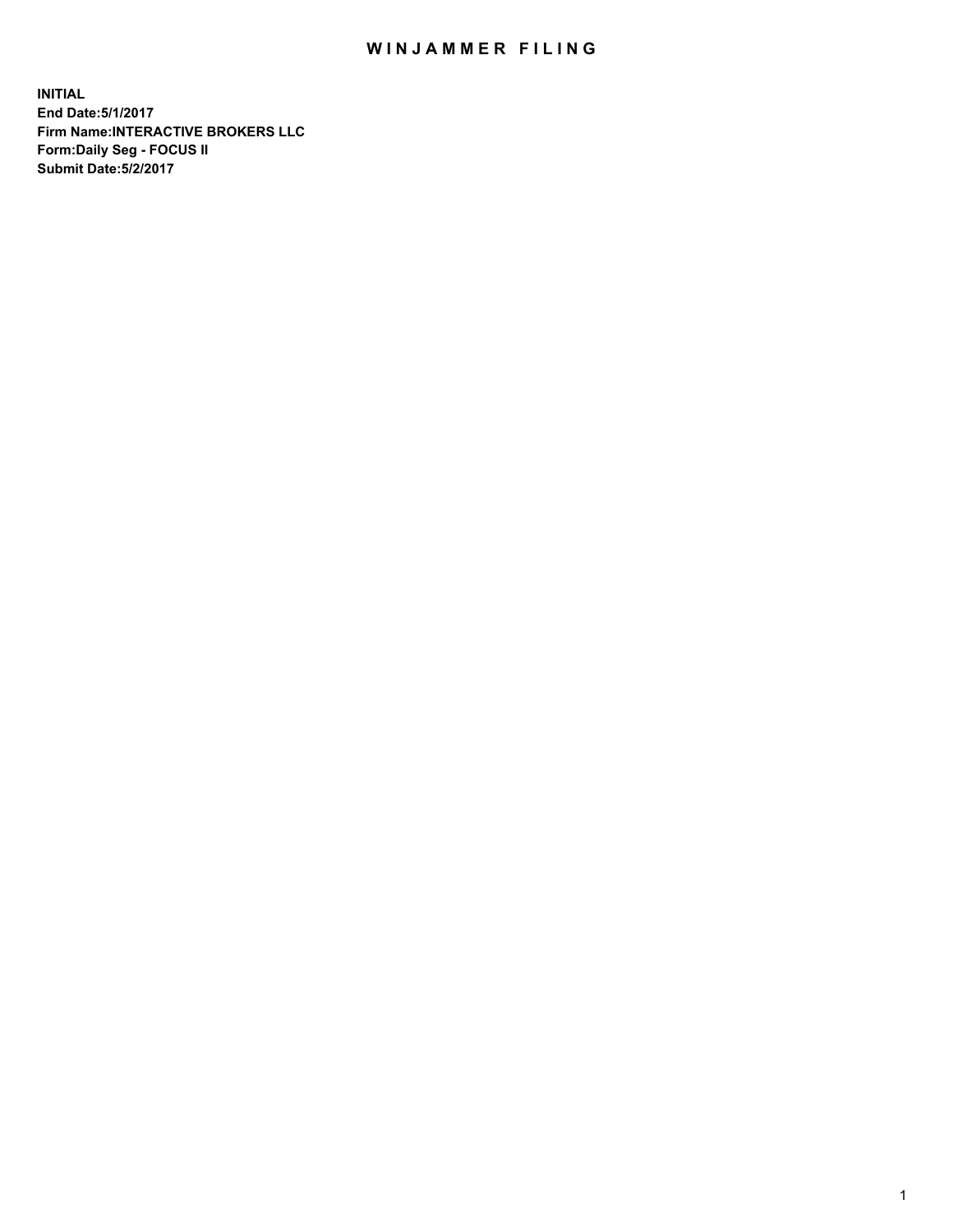## **INITIAL End Date:5/1/2017 Firm Name:INTERACTIVE BROKERS LLC Form:Daily Seg - FOCUS II Submit Date:5/2/2017 Daily Segregation - Cover Page**

| Name of Company<br><b>Contact Name</b><br><b>Contact Phone Number</b><br><b>Contact Email Address</b>                                                                                                                                                                                                                          | <b>INTERACTIVE BROKERS LLC</b><br><b>James Menicucci</b><br>203-618-8085<br>jmenicucci@interactivebrokers.c<br>om |
|--------------------------------------------------------------------------------------------------------------------------------------------------------------------------------------------------------------------------------------------------------------------------------------------------------------------------------|-------------------------------------------------------------------------------------------------------------------|
| FCM's Customer Segregated Funds Residual Interest Target (choose one):<br>a. Minimum dollar amount: ; or<br>b. Minimum percentage of customer segregated funds required:% ; or<br>c. Dollar amount range between: and; or<br>d. Percentage range of customer segregated funds required between: % and %.                       | $\overline{\mathbf{0}}$<br>0<br>155,000,000 245,000,000<br>00                                                     |
| FCM's Customer Secured Amount Funds Residual Interest Target (choose one):<br>a. Minimum dollar amount: ; or<br>b. Minimum percentage of customer secured funds required:%; or<br>c. Dollar amount range between: and; or<br>d. Percentage range of customer secured funds required between: % and %.                          | $\overline{\mathbf{0}}$<br>0<br>80,000,000 120,000,000<br>0 <sub>0</sub>                                          |
| FCM's Cleared Swaps Customer Collateral Residual Interest Target (choose one):<br>a. Minimum dollar amount: ; or<br>b. Minimum percentage of cleared swaps customer collateral required:% ; or<br>c. Dollar amount range between: and; or<br>d. Percentage range of cleared swaps customer collateral required between:% and%. | $\overline{\mathbf{0}}$<br>$\underline{\mathbf{0}}$<br>0 <sub>0</sub><br>0 <sub>0</sub>                           |

Attach supporting documents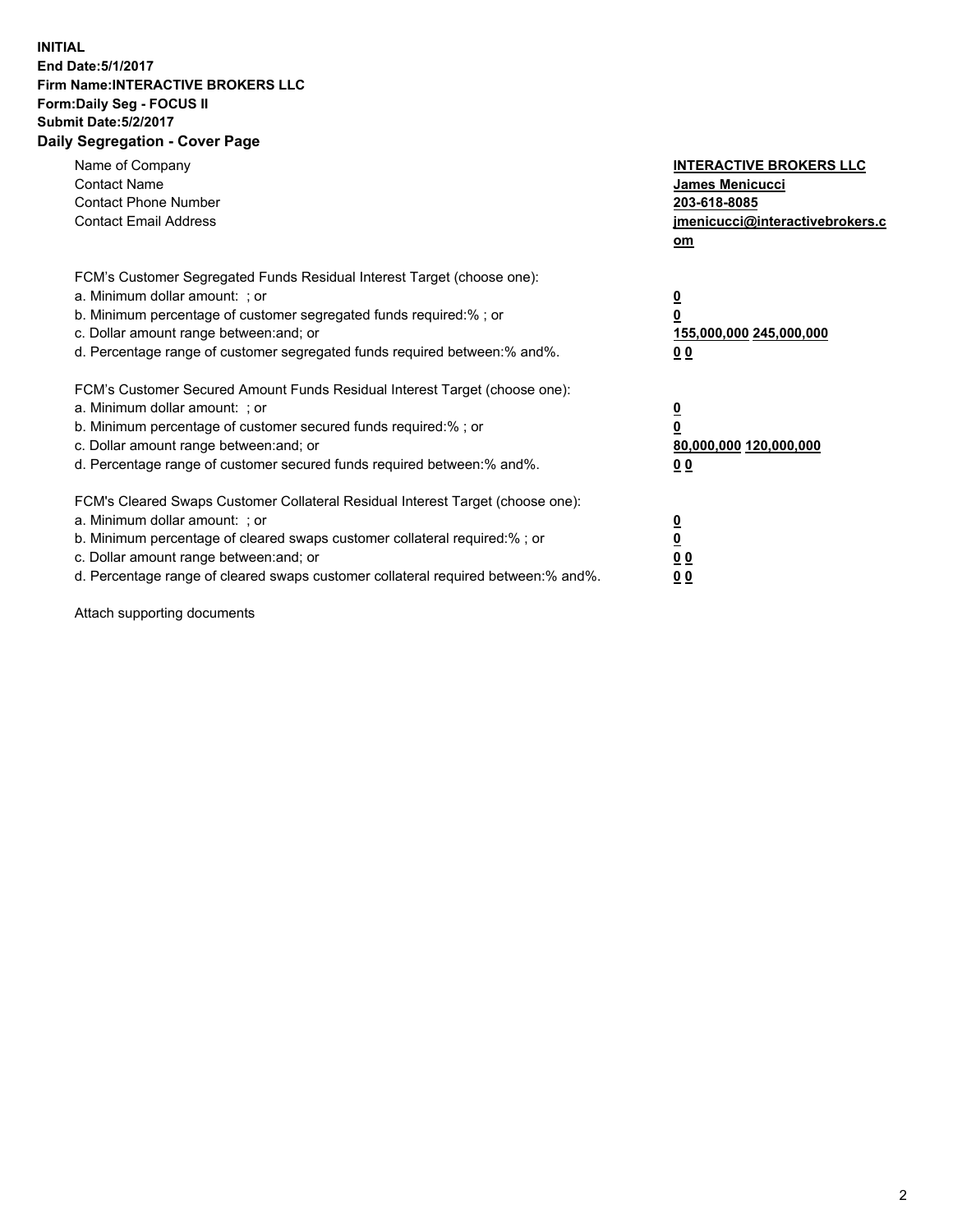## **INITIAL End Date:5/1/2017 Firm Name:INTERACTIVE BROKERS LLC Form:Daily Seg - FOCUS II Submit Date:5/2/2017 Daily Segregation - Secured Amounts**

|     | Foreign Futures and Foreign Options Secured Amounts                                         |                                  |
|-----|---------------------------------------------------------------------------------------------|----------------------------------|
|     | Amount required to be set aside pursuant to law, rule or regulation of a foreign            | $0$ [7305]                       |
|     | government or a rule of a self-regulatory organization authorized thereunder                |                                  |
| 1.  | Net ledger balance - Foreign Futures and Foreign Option Trading - All Customers             |                                  |
|     | A. Cash                                                                                     | 320,013,384 [7315]               |
|     | B. Securities (at market)                                                                   | $0$ [7317]                       |
| 2.  | Net unrealized profit (loss) in open futures contracts traded on a foreign board of trade   | -3,470,188 [7325]                |
| 3.  | Exchange traded options                                                                     |                                  |
|     | a. Market value of open option contracts purchased on a foreign board of trade              | 39,544 [7335]                    |
|     | b. Market value of open contracts granted (sold) on a foreign board of trade                | -28,967 [7337]                   |
| 4.  | Net equity (deficit) (add lines 1. 2. and 3.)                                               | 316,553,773 [7345]               |
| 5.  | Account liquidating to a deficit and account with a debit balances - gross amount           | 6,721 [7351]                     |
|     |                                                                                             |                                  |
| 6.  | Less: amount offset by customer owned securities                                            | 0 [7352] 6,721 [7354]            |
|     | Amount required to be set aside as the secured amount - Net Liquidating Equity              | 316,560,494 [7355]               |
|     | Method (add lines 4 and 5)                                                                  |                                  |
| 7.  | Greater of amount required to be set aside pursuant to foreign jurisdiction (above) or line | 316,560,494 [7360]               |
|     | 6.                                                                                          |                                  |
|     | FUNDS DEPOSITED IN SEPARATE REGULATION 30.7 ACCOUNTS                                        |                                  |
| 1.  | Cash in banks                                                                               |                                  |
|     | A. Banks located in the United States                                                       | $0$ [7500]                       |
|     | B. Other banks qualified under Regulation 30.7                                              | 0 [7520] 0 [7530]                |
| 2.  | Securities                                                                                  |                                  |
|     | A. In safekeeping with banks located in the United States                                   | 376,736,300 [7540]               |
|     | B. In safekeeping with other banks qualified under Regulation 30.7                          | 0 [7560] 376,736,300 [7570]      |
| 3.  | Equities with registered futures commission merchants                                       |                                  |
|     | A. Cash                                                                                     | $0$ [7580]                       |
|     | <b>B.</b> Securities                                                                        | $0$ [7590]                       |
|     | C. Unrealized gain (loss) on open futures contracts                                         | $0$ [7600]                       |
|     | D. Value of long option contracts                                                           | $0$ [7610]                       |
|     | E. Value of short option contracts                                                          | 0 [7615] 0 [7620]                |
| 4.  | Amounts held by clearing organizations of foreign boards of trade                           |                                  |
|     | A. Cash                                                                                     | $0$ [7640]                       |
|     | <b>B.</b> Securities                                                                        | $0$ [7650]                       |
|     | C. Amount due to (from) clearing organization - daily variation                             | $0$ [7660]                       |
|     | D. Value of long option contracts                                                           | $0$ [7670]                       |
|     | E. Value of short option contracts                                                          | 0 [7675] 0 [7680]                |
| 5.  | Amounts held by members of foreign boards of trade                                          |                                  |
|     | A. Cash                                                                                     | 71,818,863 [7700]                |
|     | <b>B.</b> Securities                                                                        | $0$ [7710]                       |
|     | C. Unrealized gain (loss) on open futures contracts                                         | -2,383,806 [7720]                |
|     | D. Value of long option contracts                                                           | 39,544 [7730]                    |
|     | E. Value of short option contracts                                                          | -28,967 [7735] 69,445,634 [7740] |
| 6.  | Amounts with other depositories designated by a foreign board of trade                      | 0 [7760]                         |
| 7.  | Segregated funds on hand                                                                    | $0$ [7765]                       |
| 8.  | Total funds in separate section 30.7 accounts                                               | 446,181,934 [7770]               |
| 9.  | Excess (deficiency) Set Aside for Secured Amount (subtract line 7 Secured Statement         | 129,621,440 [7380]               |
|     | Page 1 from Line 8)                                                                         |                                  |
| 10. | Management Target Amount for Excess funds in separate section 30.7 accounts                 | 80,000,000 [7780]                |
| 11. | Excess (deficiency) funds in separate 30.7 accounts over (under) Management Target          | 49,621,440 [7785]                |
|     |                                                                                             |                                  |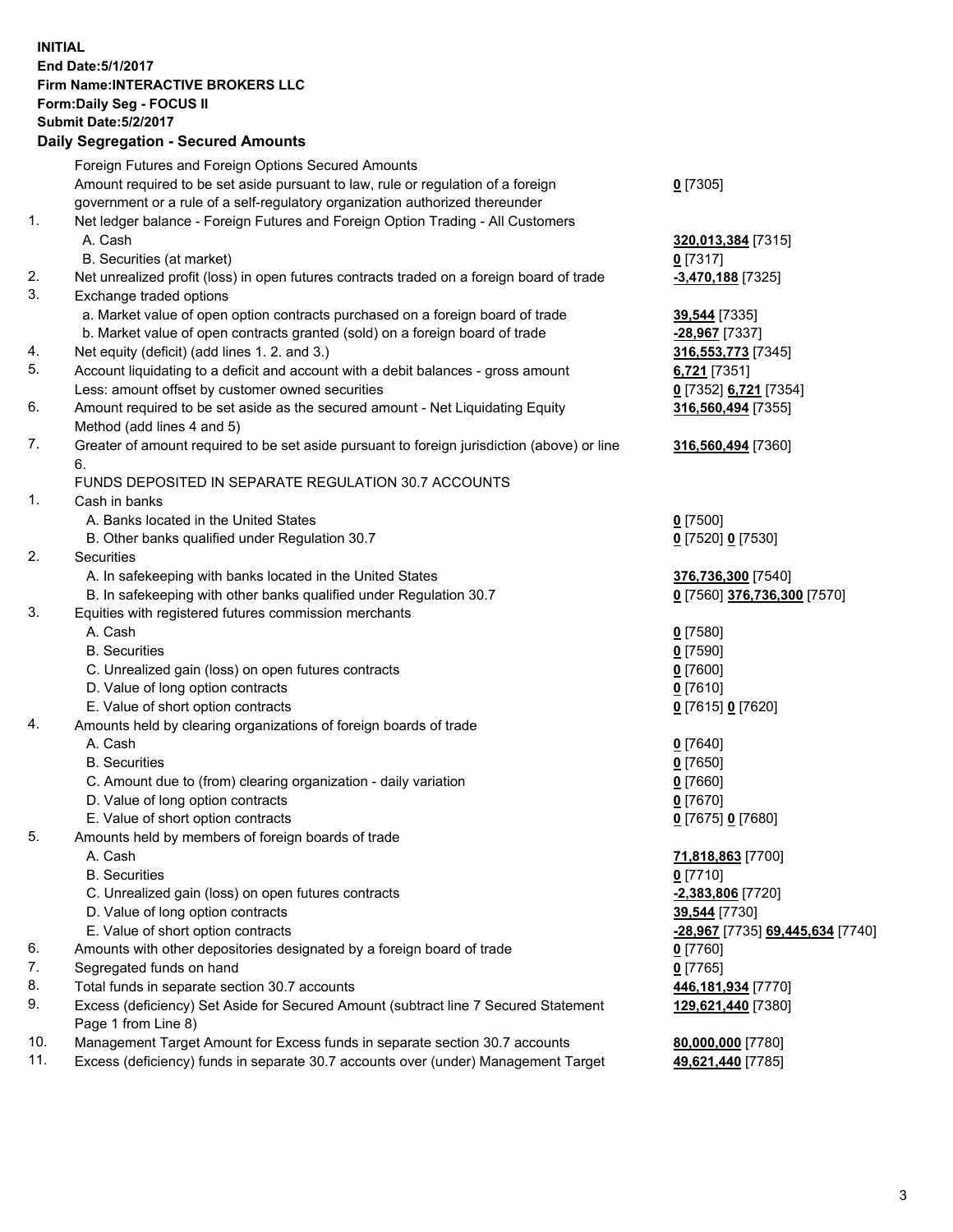**INITIAL End Date:5/1/2017 Firm Name:INTERACTIVE BROKERS LLC Form:Daily Seg - FOCUS II Submit Date:5/2/2017 Daily Segregation - Segregation Statement** SEGREGATION REQUIREMENTS(Section 4d(2) of the CEAct) 1. Net ledger balance A. Cash **3,477,487,717** [7010] B. Securities (at market) **0** [7020] 2. Net unrealized profit (loss) in open futures contracts traded on a contract market **-40,656,906** [7030] 3. Exchange traded options A. Add market value of open option contracts purchased on a contract market **108,949,636** [7032] B. Deduct market value of open option contracts granted (sold) on a contract market **-202,652,340** [7033] 4. Net equity (deficit) (add lines 1, 2 and 3) **3,343,128,107** [7040] 5. Accounts liquidating to a deficit and accounts with debit balances - gross amount **192,879** [7045] Less: amount offset by customer securities **0** [7047] **192,879** [7050] 6. Amount required to be segregated (add lines 4 and 5) **3,343,320,986** [7060] FUNDS IN SEGREGATED ACCOUNTS 7. Deposited in segregated funds bank accounts A. Cash **78,115,759** [7070] B. Securities representing investments of customers' funds (at market) **2,226,891,985** [7080] C. Securities held for particular customers or option customers in lieu of cash (at market) **0** [7090] 8. Margins on deposit with derivatives clearing organizations of contract markets A. Cash **18,600,600** [7100] B. Securities representing investments of customers' funds (at market) **1,328,673,027** [7110] C. Securities held for particular customers or option customers in lieu of cash (at market) **0** [7120] 9. Net settlement from (to) derivatives clearing organizations of contract markets **-2,397,825** [7130] 10. Exchange traded options A. Value of open long option contracts **108,941,722** [7132] B. Value of open short option contracts **-202,634,022** [7133] 11. Net equities with other FCMs A. Net liquidating equity **0** [7140] B. Securities representing investments of customers' funds (at market) **0** [7160] C. Securities held for particular customers or option customers in lieu of cash (at market) **0** [7170] 12. Segregated funds on hand **0** [7150] 13. Total amount in segregation (add lines 7 through 12) **3,556,191,246** [7180] 14. Excess (deficiency) funds in segregation (subtract line 6 from line 13) **212,870,260** [7190] 15. Management Target Amount for Excess funds in segregation **155,000,000** [7194] **57,870,260** [7198]

16. Excess (deficiency) funds in segregation over (under) Management Target Amount Excess